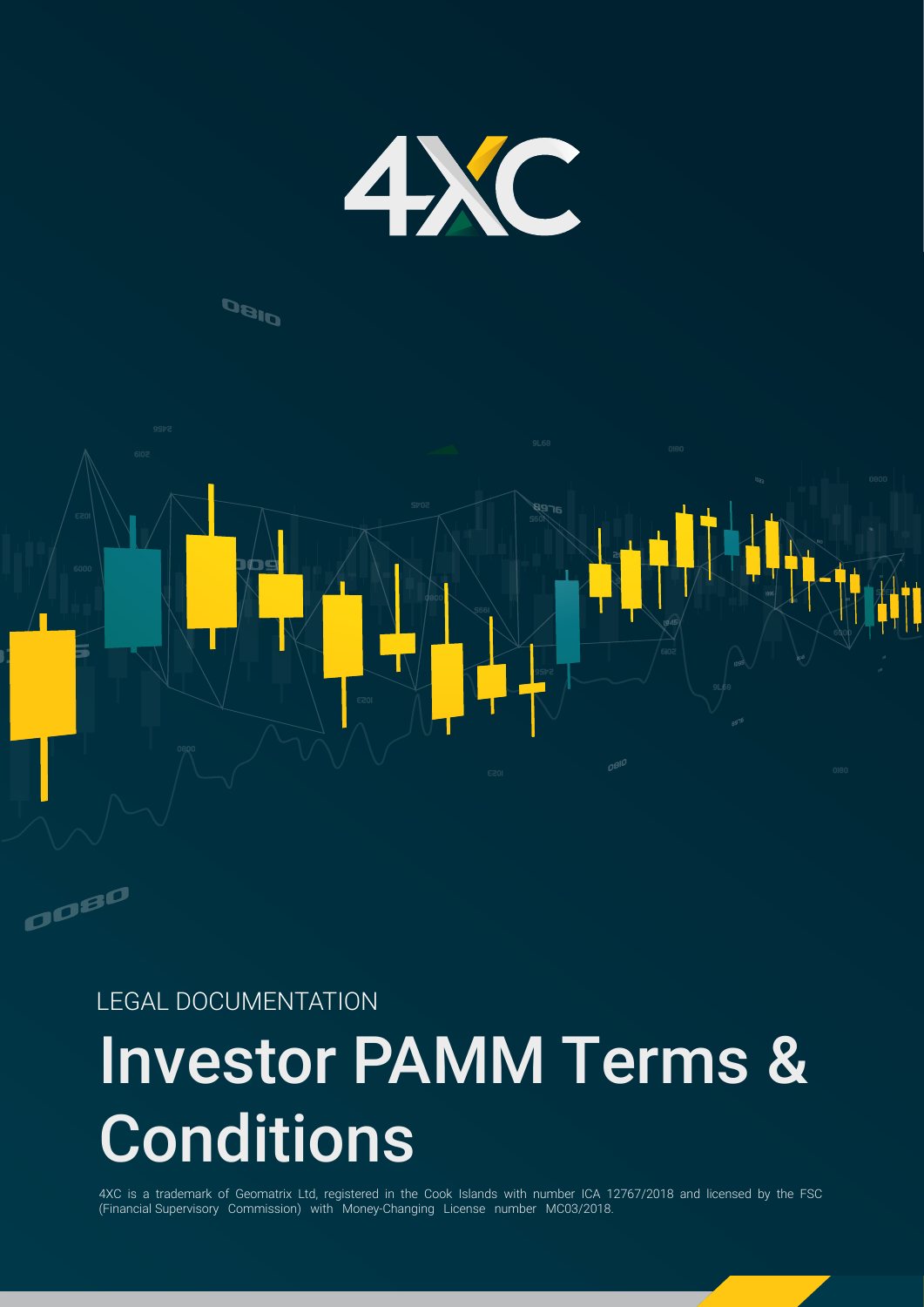Place of agreement: Cook Islands

Geomatrix Ltd operating under the business name '4XC', with registered address at Global House,

Avarua, Rarotonga, Cook Islands, registration number ICA12767/2018, hereinafter referred to as "Company", and the Client of 4XC, hereinafter referred to as "Client", collectively hereinafter referred to as "Parties", and individually referred to as "Party", enter into the present Investment Agreement (hereinafter referred to as "Agreement") as follows:

#### 1.0. Terms and Interpretation

Request  $-$  an irrevocable order to purchase / repay a unit of account (investment unit) filed by the Client through its Personal area.

Investment Unit (Unit of Account) – a value defining the Client's participation interest in the investment portfolio.

Investment Portfolio – a totality of financial instruments the information about which is available at http://www.4XC.com

Client – a person registered in the Personal area at the website: http://www.4XC.com/

Company – Geomatrix Ltd, charging investment units to the Client in the different investment portfolios.

Personal area — Client's area on the website of 4XC Ltd on the basis of the Client Agreement concluded between the Client and 4XC Ltd, available at: https://4xc.com/more/#legal

Limitation of Liability – the Company shall not be exempted of liability for the losses incurred as a result of intended abuse, deliberate violation or gross negligence of the Company while performing its obligations.

Buyer's Risks — the possibility of occurrence of the events that affect the change in the cost of a unit of account in the result of the change in the cost of assets in the investment portfolio.

Website - http://www.4XC.com/

Cost of a Unit of Account (Investment Unit) — the quantity calculated basing on the total cost of assets in the investment portfolio as of the date of money payment by the Client.

"Abnormal Market Conditions" shall mean conditions contrary to Normal Markets Conditions e.g. when there is low liquidity in the market or rapid price movements in the market or Price Gaps

Client Account or Client's Investment Account or Investor Account" shall mean the personal account opened in the name of the Client, when the Client follows a Strategy Manager for the purpose of investing in the Strategy

Strategy Manager" shall mean a person and/or a legal entity who agrees to provide a portfolio/PAMM as a Strategy Manager.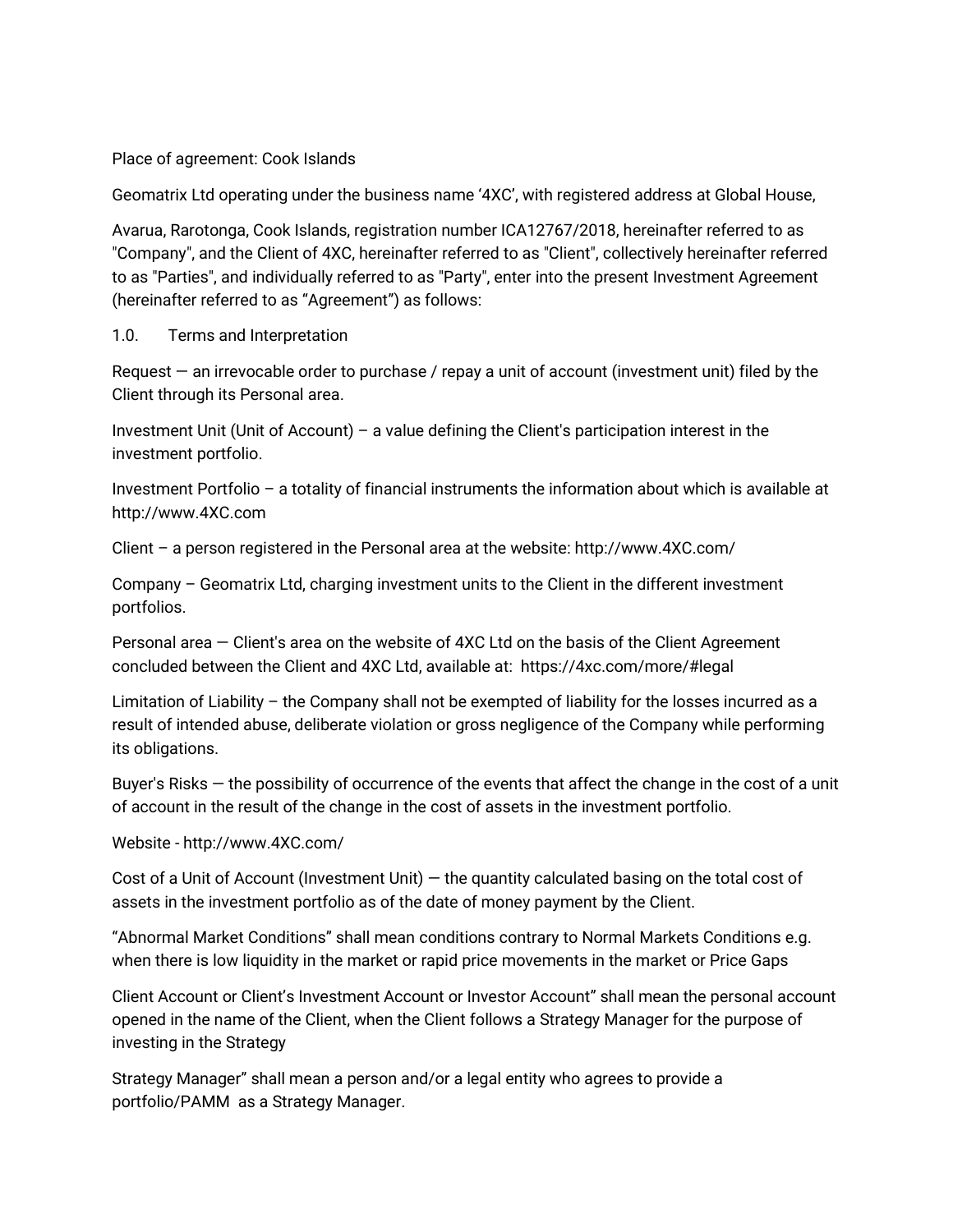#### 2.0. Subject Matter of the Agreement

2.1. The Client transfers money, and the Company proceeding from the total cost of assets in the investment portfolio calculated as of the date of money payment will charge the units of account (investment units) to the Client in proportion to the money paid.

2.2. The Company will charge units of account (investment units) within time frames specified on the Website.

2.3. The Client shall have the right to transfer additional money for charging units of account (investment units) during the period of the Agreement.

#### 3.0. Settlements

3.1. Payment of the Cost for the units of account (investment unit) hereunder is made by means of transferring Company's money through the Personal area to the Client; proceeding from the sum of money transferred, fractional amount of the units of account (investment units) can be charged.

3.2. Upon termination of the Agreement at the Client's initiative, the Company will make settlements with the Client in accordance with the procedure described on the Website.

3.3. Upon transferring money and redemption of the unit of account (investment unit), the Company may charge a mark-up and/or a discount in the sum indicated on the Website.

3.4. The Company charges a fee for successful result in the amount and within time frames indicated on the Website.

#### 4.0. Liability of the Parties

4.1. All disputes and disagreements arising from this Agreement shall be settled through negotiations. Upon failure to reach consensus, disputes shall be settled following the claim procedure.

4.2. The Parties shall be held liable in accordance with the laws of the Cook Islands for the failure to perform or improper performance of their obligations under this Agreement.

4.3. If the Client's Request cannot be satisfied, the Company undertakes to refund the Client's money within no more than five (5) calendar days after the Company receives the Request.

4.4. The Company is not responsible for the failures in the work of the post-office, Internet, communication networks, which occur for the reasons not depending on the Company, and which have been followed by delayed receipt or failure to receive by the Cline notices of the Company in the Client's Personal Area.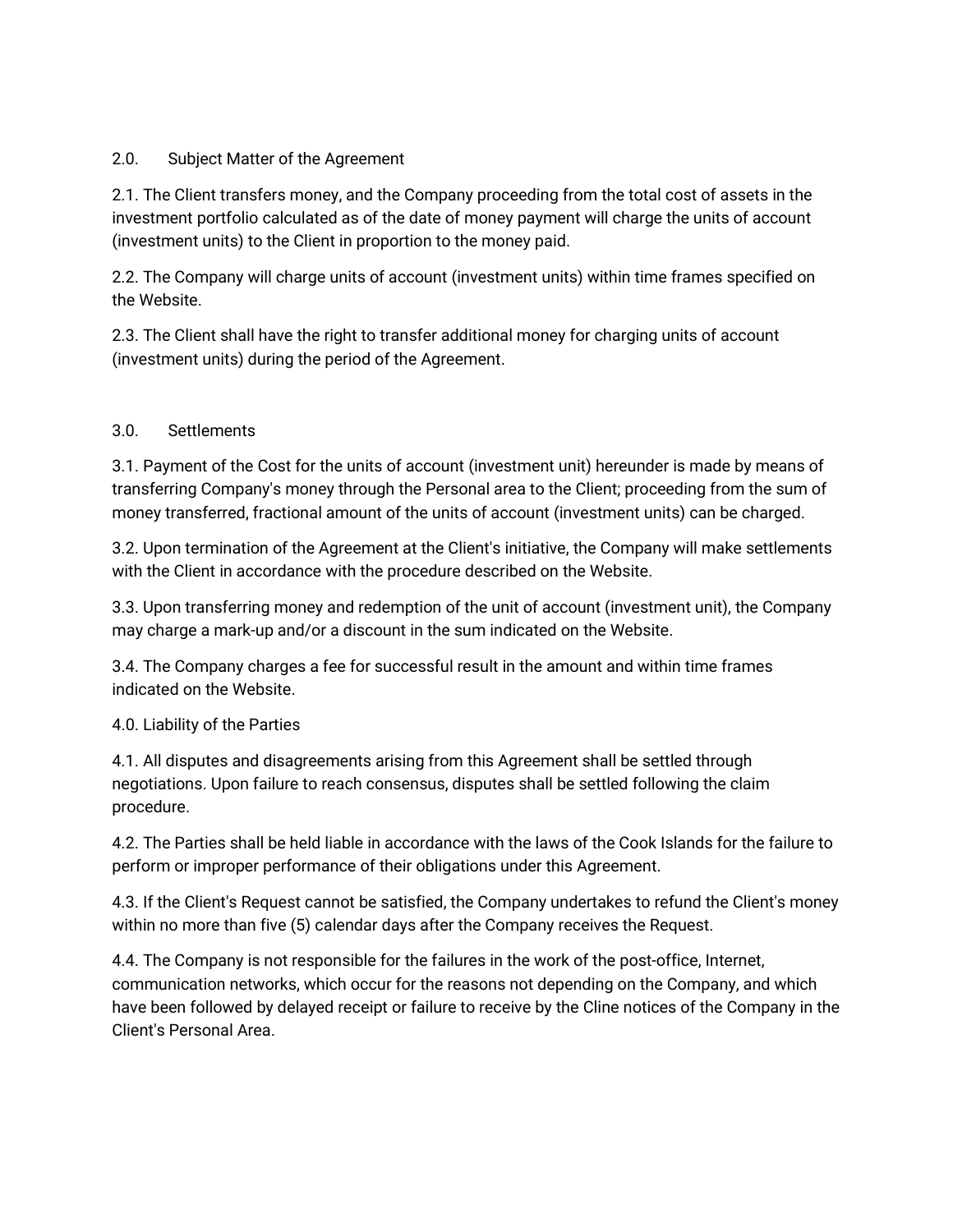4.5. The Client hereby fully and irrevocably accepts all risks related to protection of funds, including without limitation to abnormal Market Conditions while investing into selected portfolio. The risk of the Client subscribing to the PAMM investment is limited to the invested capital.

4.6 The Client hereby agrees that by joining a Strategy of prescribed portfolio/Pamm account the Client appoints the Strategy Manager of the Strategy as its true and lawful Attorney and Agent, with full power and authority to act as a Strategy Manager of the Client's investment account.

4.7. Upon occurrence of events (risks) specified in Art. 4.5, the liability of the Company is fully excluded.

5.0. Term of the Agreement and Termination Procedure

5.1. The Agreement is deemed concluded upon occurrence of each of the following events in the chronological order:

5.1.1. acceptance of conditions of this Agreement by the Client in the Personal Area;

5.1.2. money transfer by the Client in accordance with item 3.1 hereof;

5.1.3. receipt of Client's Request by the Company;

5.2. Money transfer by the Company to the Client's account in the personal area, calculated as of the termination date, will be considered as proper performance of obligations hereunder.

5.3. The Client is not entitled to close the Personal Area until this Agreement expires.

5.4. The Client is entitled to terminate this Agreement unilaterally by filing a request for redemption of all units of account (investment units).

5.5. The Company is entitled to refund the Client the sums of money and to terminate this Agreement at any time without prior notification.

#### 6.0. Force Majeure

6.1. The Parties shall be exempted of liability for partial or full failure to perform their obligations specified herein, in case if such failure results from the circumstance of insuperable force, which did not exist at the moment of signing this Agreement, and which have occurred against the will and desire of the Parties due to their emergency and inevitable nature. The Parties agree to recognize the following circumstances to be force majeure: – war (both declared and not declared), military actions of any kind; – diversion, acts of terrorism, rebels, other civil disturbances or breaches of public peace; – strikes, dismissals (lockouts) and other labour conflicts resulting from the workers' and employees' response to the changes in the governmental administration policy; – general national labour conflicts, strikes of the whole sector of national economy, except for internal labour conflicts of each of the Parties; – blockade, moratorium, currency restrictions, introduction of licensing, and other actions or decisions of public or administration authorities, which entail different unfavorable consequences, including without limitation loss of liquidity or devaluation of financial instruments; – "out of control" obstacles (except when such decisions result from different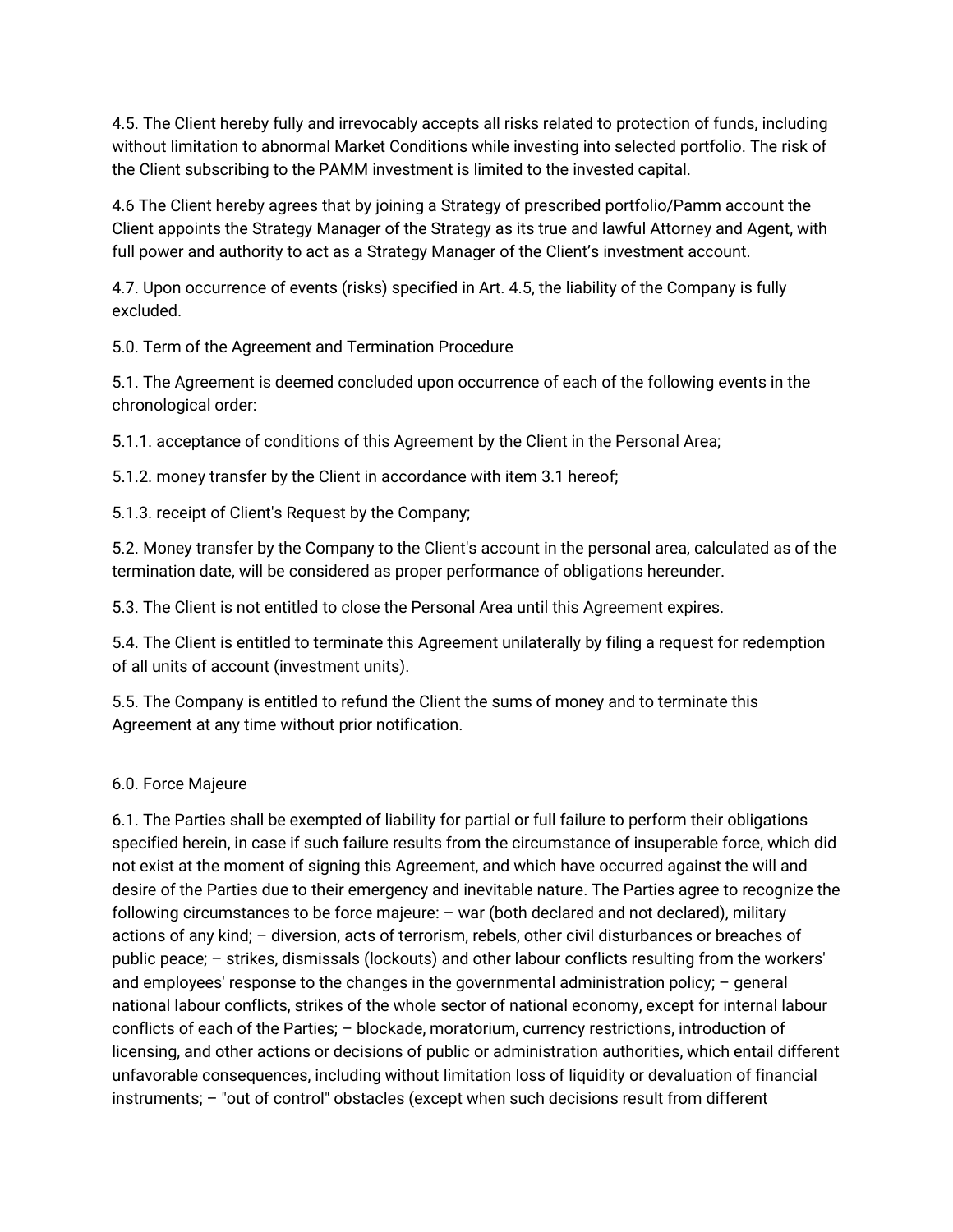violations or personal circumstances of the Party, and/or are of private, unilateral, but not of general prohibitive, public nature within the scope of state, governmental policy or policy in the field of local governance); – extreme weather conditions, hurricanes, cyclones, floods, fires, earthquakes, storms, soil subsidence, epidemics, other natural disasters; explosions, accidents (global and local).

6.2. Upon occurrence of the circumstances specified in item 6.1 the Party suffering from them shall inform the other Party of them in writing without delay. The notice shall contain data on the nature of circumstances, and evaluation of their impact on the possibility to discharge contractual obligations by the Parties and the term of their discharge.

6.3. Upon termination of the circumstances specified in item 6.1 the Party suffering from them shall inform the other Party of that in writing. The notice shall specify the time within which such Party is going to discharge its obligations hereunder.

6.4. Upon occurrence of the circumstances of insuperable force the time for discharge of obligations hereunder by the Parties shall be extended by the period of such circumstances and their consequences.

#### 7.0. Miscellaneous

7.1. This Agreement is an official offer (public offer) and implies the intention of the Company to conclude an investment agreement with any individual who accepts all conditions hereof by transferring money to the Company's accounts through the Personal area, except when the services cannot be provided for technical, legal or other reasons.

7.2. The Parties recognize the systems of communication, information processing and storage used by them hereunder to be sufficient enough to ensure safe and effective operation during acceptance, transfer, processing and storage of information, and the system of information protection ensuring access control, coding, formation and verification of key information to be sufficient enough to protect from unauthorized access, to verify the authorship and authenticity of the information contained in the received electronic documents, and to settle conflict situations.

7.3. Should the Client's essential elements be changed, the Client shall file an application in his Personal Area and notify the Company on such changes within three (3) calendar days. Upon failure to notify or delayed notification of the Company by the Client, the Company will not be responsible for the failure to perform its obligations.

7.4. The Company may refuse the Client in charging units of account (investment units) if their charging has been suspended.

7.5. All Appendices hereto shall constitute an integral part of this Agreement.

7.6. This Agreement shall be governed by the laws of the Cook Islands.

7.7. The Client hereby gives an instruction for acceptance-free write-off of the fees from his account, as provided for by this Agreement and conditions of charging and redemption of the units of account (investment units) specified on the Website.